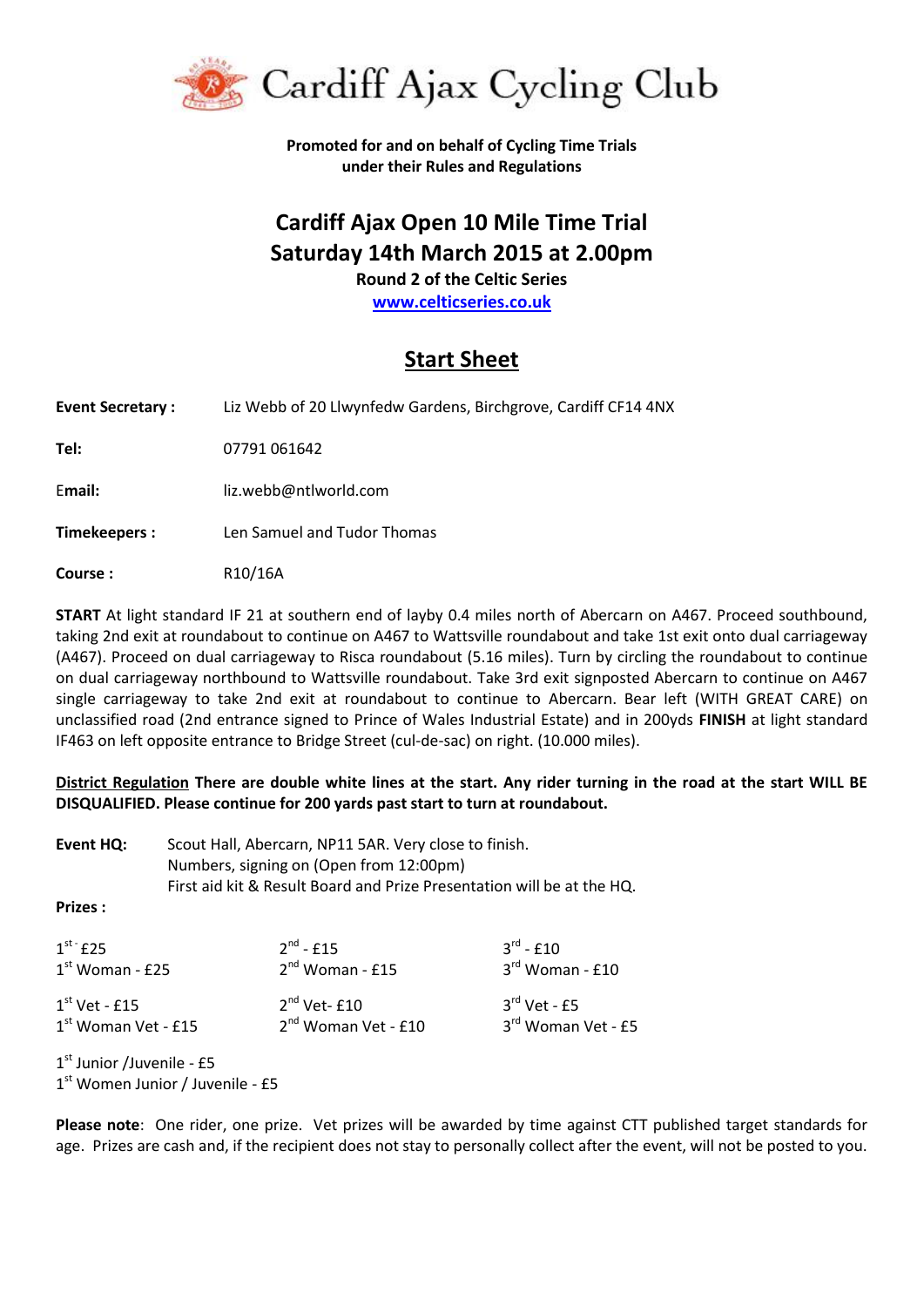## **Notes :**

- 1. In the interests of your own safety, CTT and the event promoters advise you to wear a hard shell helmet that meets an international safety standard.
- 2. Sign on to collect your number each rider must collect their own number. Only riders listed on the start sheet may ride.
- 3. Refreshments will be available. A complimentary tea, coffee or squash will be provided with return of number after the event. Other refreshments will be available to purchase at a modest charge.
- 4. Marshals will be positioned around the course they are there to show you the way, they have no authority over the traffic.
- 5. No first aider will be available but a first aid kit will be available at the HQ.
- 6. Please do not park on the road outside the HQ, it obscures the finish line.
- 7. 3 parking spaces in the car park outside the HQ will be reserved for Timekeepers and the Event Promotion Team, please respect this reservation.

|                           |                                 |                                  |            |                 | <b>Start</b> |
|---------------------------|---------------------------------|----------------------------------|------------|-----------------|--------------|
| $\underline{\mathsf{No}}$ | Name                            | Club                             | <b>Age</b> | <b>Category</b> | <b>Time</b>  |
| 1                         | <b>Caitlin Sweet</b>            | Cardiff Ajax CC                  | 15         | W Juv           | 14.01        |
| 2                         | <b>Heather Dennis</b>           | Cardiff Ajax CC                  | 42         | W Vet           | 14.02        |
| 3                         | Angharad Mason                  | Cardiff Jif                      | 36         | W Sen           | 14.03        |
| 4                         | Susan Burnett                   | Newport Phoenix                  | 54         | W Vet           | 14.04        |
| 5                         | Claire Moir                     | Scuderia RT                      | 41         | W Vet           | 14.05        |
| 6                         | Karen Michelle Spiteri          | Salt and Sham CC                 | 50         | W Vet           | 14.06        |
| 7                         | Andrea Parish                   | Camel Valley C & Tc              | 47         | W Vet           | 14.07        |
| 8                         | Alicia-Jayne Thorbjorn          | Cardiff Jif                      | 24         | W Sen           | 14.08        |
| 9                         | Sue Hollin                      | Monmouthshire Wheelers           | 44         | W Vet           | 14.09        |
| 10                        | <b>Stephanie Post</b>           | Onit Cycles WRT                  | 30         | W Sen           | 14.10        |
| 11                        | Mark Cane/Sue Wilkinson         | Cardiff Ajax CC                  |            | <b>TAN</b>      | 14.11        |
| 12                        | Bernard Brown/Charlie Ratcliffe | Cardiff Ajax CC                  |            | <b>TAN</b>      | 14.12        |
| 13                        | Justin Di Tomaso                | Cardiff Ajax CC                  | 43         | Vet             | 14.13        |
| 14                        | Clive Balch                     | Cardiff Ajax CC                  | 41         | Vet             | 14.14        |
| 15                        | Courtney Rowe                   | Cardiff Jif                      | 54         | Vet             | 14.15        |
| 16                        | <b>Ryan Phillips</b>            | <b>Maindy Flyers</b>             | 13         | Juv             | 14.16        |
| 17                        | Alexandre Touche                | <b>Cwmcarn Paragon Road Club</b> | 17         | Jun             | 14.17        |
| 18                        | Gareth Jones                    | Clevedon & District RC           | 44         | Vet             | 14.18        |
| 19                        | Ian Herbert                     | Cardiff Ajax CC                  | 51         | Vet             | 14.19        |
| 20                        | Chris Massey                    | <b>Cwmcarn Paragon</b>           | 43         | Vet             | 14.20        |
| 21                        | <b>Samuel Utting</b>            | Cardiff Ajax CC                  | 33         | Sen             | 14.21        |
| 22                        | James Whitaker                  | Cardiff Ajax CC                  | 29         | Sen             | 14.22        |
| 23                        | <b>Steve Macdonald</b>          | <b>Bristol South CC</b>          | 42         | Vet             | 14.23        |
| 24                        | Andrew Hayward                  | <b>Cwmcarn Paragon Road Club</b> | 43         | Vet             | 14.24        |
| 25                        | David Long                      | Acme Whs (Rhondda) CC            | 27         | Sen             | 14.25        |
| 26                        | <b>Ben Williams</b>             | Cardiff Ajax CC                  | 46         | Vet             | 14.26        |
| 27                        | Paul Hayward                    | <b>Cwmcarn Paragon Road Club</b> | 43         | Vet             | 14.27        |
| 28                        | Wyn Evans                       | Merthyr Cycling Club             | 54         | Vet             | 14.28        |
| 29                        | <b>Tom Dale</b>                 | Cardiff Ajax CC                  | 41         | Vet             | 14.29        |
| 30                        | John Regan                      | Pembrokeshire Velo               | 46         | Vet             | 14.30        |
| 31                        | Jonathon De-Gare Pitt           | Monmouthshire Wheelers           | 43         | Vet             | 14.31        |
| 32                        | Joseph Beech                    | <b>Ogmore Valley Whs</b>         | 24         | Sen             | 14.32        |
| 33                        | Alex Betts                      | <b>Cwmcarn Paragon</b>           | 46         | Vet             | 14.33        |
| 34                        | Stephen Carr                    | Cardiff Ajax CC                  | 32         | Sen             | 14.34        |
| 35                        | Richard Lawton                  | Newport Phoenix                  | 61         | Vet             | 14.35        |
| 36                        | <b>Richard Smith</b>            | <b>Bynea Cycling Club</b>        | 19         | Sen             | 14.36        |
| 37                        | Pete Gilbert                    | Monmouthshire Wheelers           | 43         | Vet             | 14.37        |
| 38                        | Paul Rees                       | Bynea CC                         | 50         | Vet             | 14.38        |
| 39                        | Joel Simpson                    | Cardiff Ajax CC                  | 42         | Vet             | 14.39        |
| 40                        | <b>Christopher Gibbard</b>      | Bynea CC                         | 33         | Sen             | 14.40        |